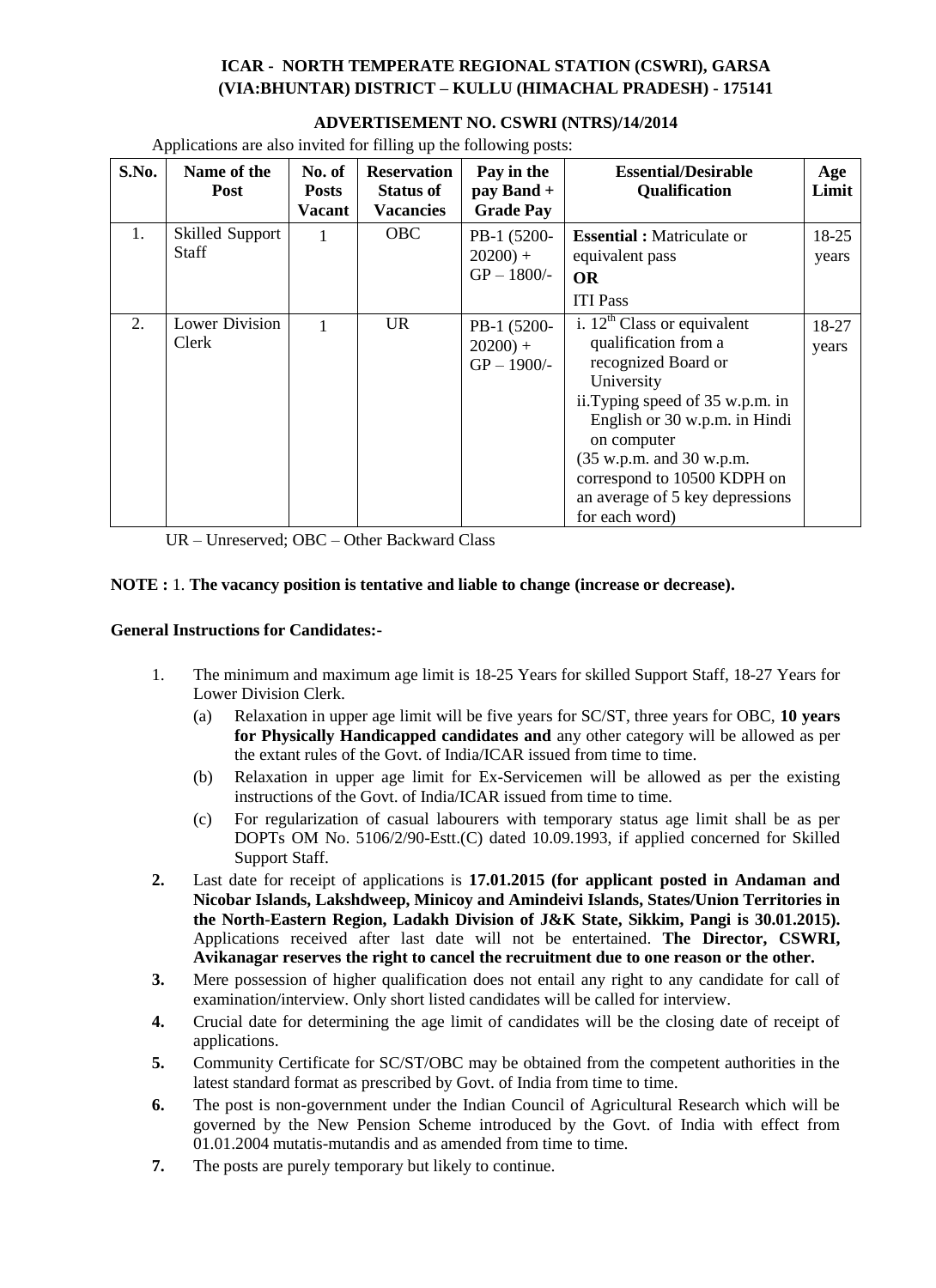- **8.** Selected candidates will be posted on merit basis at **NTRS, Garsa – 175141, Kullu (H.P.)** but liable to serve at any where in India i.e. SRRC, Mannavanur, Kodaikanal – 624 003 (T.N.), ARC, Bikaner – 334 006 (Rajasthan) and CSWRI, Avikanagar (Main Institute) – 304501 (Rajasthan). However, appointee will be liable to serve in any of Institutes of ICAR anywhere in India.
- **9.** The candidates who are in service in the Central/State Govt./Undertaking/Autonomous bodies etc. should apply through 'proper channel'.
- **10.** The candidate should give declaration in the application form at serial number 10 whether he/she is related/not related to any employee of the CSWRI/ICAR and if so, he/she has to provide the details.
- **11.** No TA/DA is admissible for attending the interview. However, SC/ST candidates will be paid TA only by shortest route as per Govt. of India's Rules.
- **12.** Applications received after the due date for any reason including postal delays will not be entertained.
- **13.** The application form may be downloaded from this Institute website : www.cswri.res.in
- **14. Applications duly completed in all respects may be sent to the Head, North Temperate Regional Station (CSWRI), GARSA, Via - Bhuntar, Distt. Kullu (Himachal Pradesh) - 175141 alongwith an application fee [non-refundable] of Rs. 250/- [Rupees two hundred fifty only] in the shape of crossed Demand Draft drawn in favour of 'CSWRI Unit NTRS Garsa' payable at State Bank of India, Bhuntar. The Demand Draft should not be prior to the date of issue of the advertisement in the Employment News and the same should be valid for a period prescribed by the concerned Bank as per their rules. No other means of payment i.e. IPO/money orders will be accepted failing which the application will be rejected. Candidates belonging to SC/ST and Women candidates of all categories are exempted from payment of application fee. In service candidates shall be allowed to appear in the examination and interview only on production of No Objection Certificate from their employer.**
- **15.** The envelop containing application must be compulsorily super scribed as "Application for the post of Table 1. Any candidate who may be applying for more than one post should submit separate application for each post alongwith the prescribed application fee. Attested copies of Caste Certificate, Marks-sheets, matriculation certificate for age proof and Experience Certificate etc. should be attached along with each application. **Candidates before applying for the post(s) must satisfy that they are eligible to apply and fulfill the criteria/essential qualification/ age etc. prescribed for the post(s).**
- 16. Director, CSWRI, Avikanagar reserves the right to short list the candidates for open competitive examination and test after the screening of applications **and also to fix the criteria for calling the candidates.** No correspondence will be entertained from the candidates regarding selection/test/interview/appointment.
- 17. Influence under any circumstances will be avoided in order to further complications. CANVASSING IN ANY FORM WILL BE TREATED AS DISQUALIFICATION.